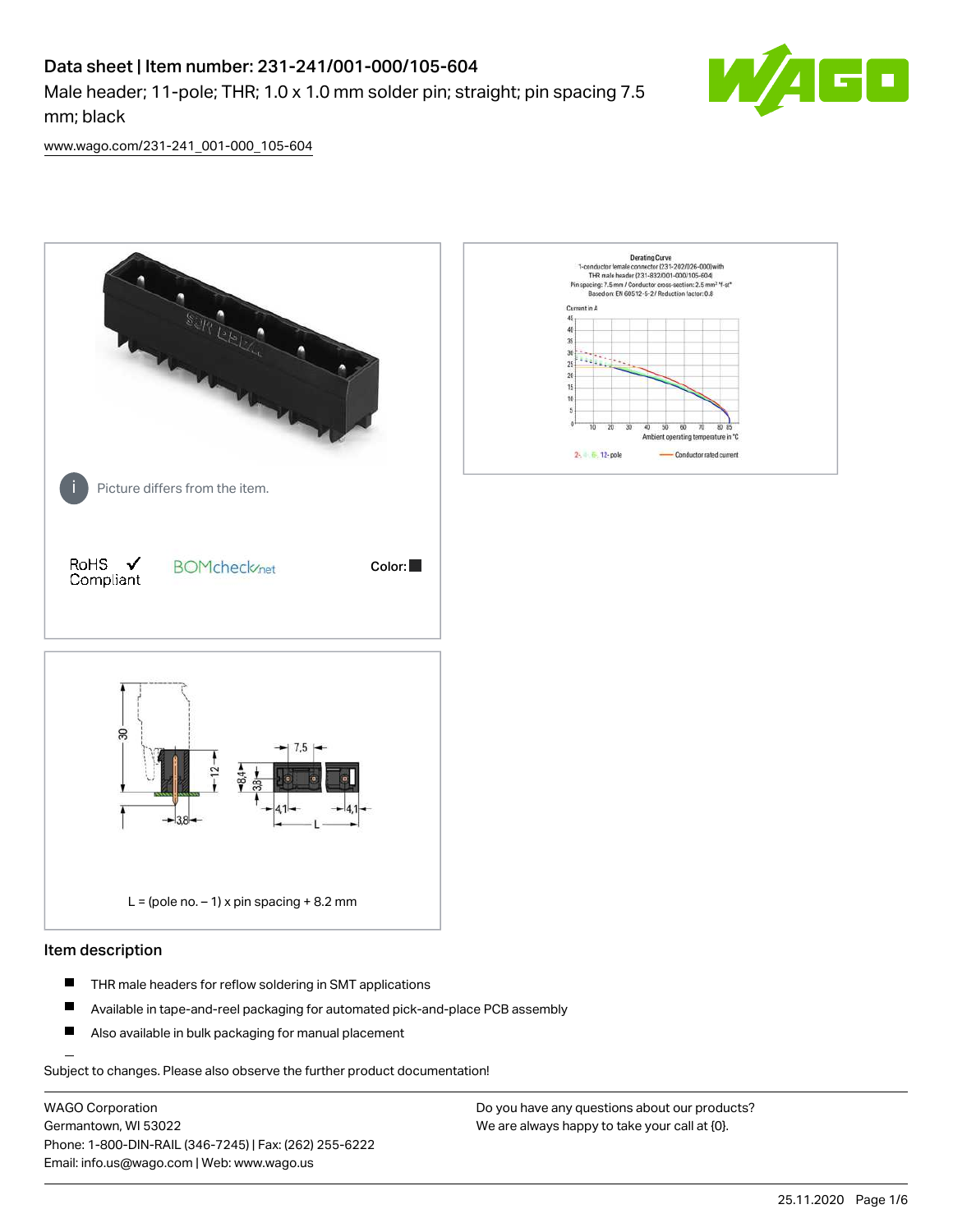

- **Male headers may be mounted horizontally or vertically**
- $\blacksquare$ With coding fingers

#### Safety information 1:

The MCS - MULTI CONNECTION SYSTEM includes connectors without breaking capacity in accordance with DIN EN 61984. When used as intended, these connectors must not be connected/disconnected when live or under load. The circuit design should ensure header pins, which can be touched, are not live when unmated.

## Data Electrical data

#### Ratings per IEC/EN 60664-1

| Ratings per                 | IEC/EN 60664-1                                                        |
|-----------------------------|-----------------------------------------------------------------------|
| Rated voltage (III / 3)     | 500 V                                                                 |
| Rated surge voltage (III/3) | 6 <sub>k</sub> V                                                      |
| Rated voltage (III/2)       | 630 V                                                                 |
| Rated surge voltage (III/2) | 6 <sub>k</sub> V                                                      |
| Nominal voltage (II/2)      | 1000V                                                                 |
| Rated surge voltage (II/2)  | 6 <sub>k</sub> V                                                      |
| Rated current               | 12A                                                                   |
| Legend (ratings)            | $(III / 2)$ $\triangle$ Overvoltage category III / Pollution degree 2 |

#### Ratings per UL 1059

| Approvals per                  | UL 1059 |
|--------------------------------|---------|
| Rated voltage UL (Use Group B) | 300 V   |
| Rated current UL (Use Group B) | 10 A    |
| Rated voltage UL (Use Group D) | 300 V   |
| Rated current UL (Use Group D) | 10 A    |

#### Ratings per UL 1977

| Rated<br>anstlov b<br>-197.<br>ווי | ANO N |
|------------------------------------|-------|
| Rater                              | 10    |
| -197                               | IVA   |
|                                    |       |

#### Ratings per CSA

| Approvals per                   | CSA   |
|---------------------------------|-------|
| Rated voltage CSA (Use Group B) | 300 V |
| Rated current CSA (Use Group B) | 10 A  |

Subject to changes. Please also observe the further product documentation!

| <b>WAGO Corporation</b>                                | Do you have any questions about our products? |
|--------------------------------------------------------|-----------------------------------------------|
| Germantown, WI 53022                                   | We are always happy to take your call at {0}. |
| Phone: 1-800-DIN-RAIL (346-7245)   Fax: (262) 255-6222 |                                               |
| Email: info.us@wago.com   Web: www.wago.us             |                                               |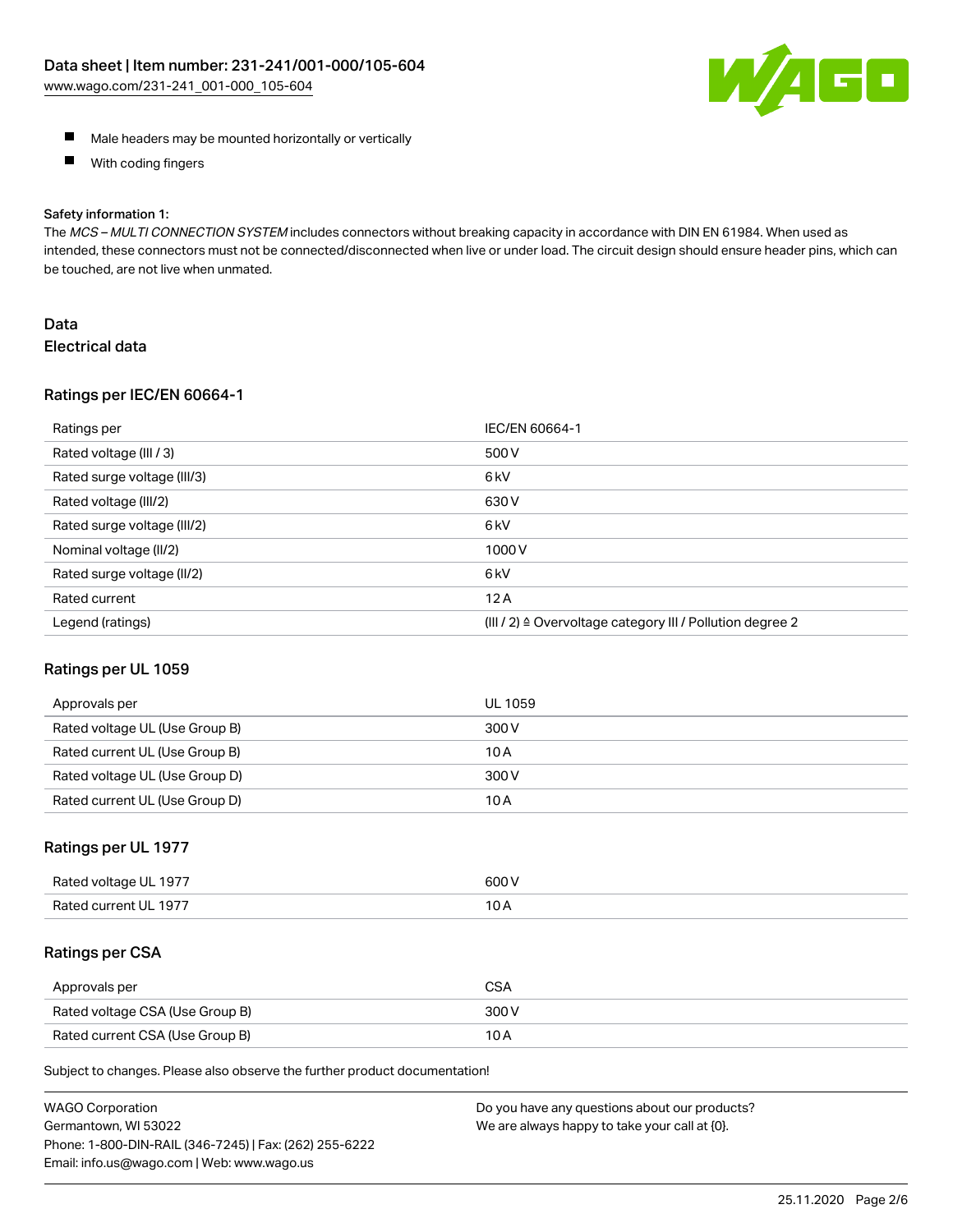[www.wago.com/231-241\\_001-000\\_105-604](http://www.wago.com/231-241_001-000_105-604)



| Rated voltage CSA (Use Group D) | 300 V |
|---------------------------------|-------|
| Rated current CSA (Use Group D) |       |

#### Connection data

| Pole No.                   |  |
|----------------------------|--|
| Total number of potentials |  |
| Number of connection types |  |
| Number of levels           |  |

# Physical data

| Pin spacing                        | 7.5 mm / 0.295 inch      |
|------------------------------------|--------------------------|
| Width                              | 83 mm / 3.268 inch       |
| Height                             | 14.4 mm / 0.567 inch     |
| Height from the surface            | 12 mm / 0.472 inch       |
| Depth                              | 8.4 mm / 0.331 inch      |
| Solder pin length                  | $2.4 \text{ mm}$         |
| Solder pin dimensions              | $1 \times 1$ mm          |
| Plated through-hole diameter (THR) | 1.4 <sup>(+0.1)</sup> mm |

#### Plug-in connection

| Contact type (pluggable connector) | Male connector/plug |
|------------------------------------|---------------------|
| Connector (connection type)        | for PCB             |
| Mismating protection               | No                  |
| Mating direction to the PCB        | 90°                 |

#### PCB contact

| PCB contact                         | THR                                      |
|-------------------------------------|------------------------------------------|
| Solder pin arrangement              | over the entire male connector (in-line) |
| Number of solder pins per potential |                                          |

#### Material Data

| Color                       | black                    |
|-----------------------------|--------------------------|
| Material group              |                          |
| Insulation material         | Polyphthalamide (PPA GF) |
| Flammability class per UL94 | V0                       |

Contact material

Subject to changes. Please also observe the further product documentation!  $\mathbf{E}$ 

| <b>WAGO Corporation</b>                                | Do you have any questions about our products? |
|--------------------------------------------------------|-----------------------------------------------|
| Germantown, WI 53022                                   | We are always happy to take your call at {0}. |
| Phone: 1-800-DIN-RAIL (346-7245)   Fax: (262) 255-6222 |                                               |
| Email: info.us@wago.com   Web: www.wago.us             |                                               |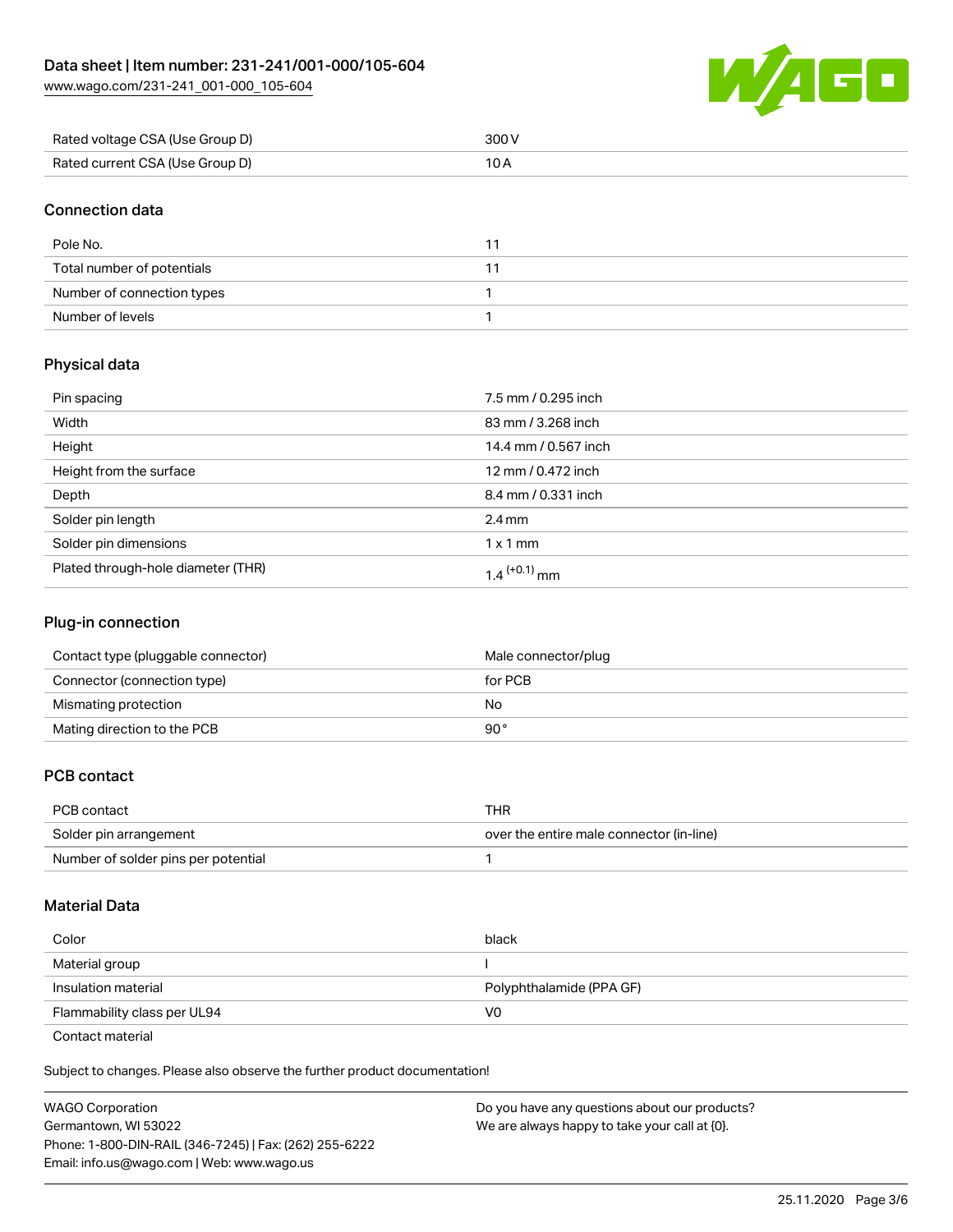[www.wago.com/231-241\\_001-000\\_105-604](http://www.wago.com/231-241_001-000_105-604)



 $E$ lectrolytic copper  $(F - )$ 

|                           |                                              | Electrolytic copper (E <sub>Cu</sub> ) |                     |
|---------------------------|----------------------------------------------|----------------------------------------|---------------------|
| Contact plating<br>Weight |                                              | tin-plated                             |                     |
|                           |                                              | 4.7g                                   |                     |
|                           | <b>Environmental Requirements</b>            |                                        |                     |
|                           | Limit temperature range                      | $-60+100$ °C                           |                     |
| <b>Commercial data</b>    |                                              |                                        |                     |
| Packaging type            |                                              | <b>BOX</b>                             |                     |
| Country of origin         |                                              | PL                                     |                     |
| <b>GTIN</b>               |                                              | 4055143378420                          |                     |
|                           | Customs tariff number                        | 85366990990                            |                     |
|                           | <b>Approvals / Certificates</b>              |                                        |                     |
|                           | <b>Country specific Approvals</b>            |                                        |                     |
| Logo                      | Approval                                     | <b>Additional Approval Text</b>        | Certificate<br>name |
|                           | CB<br>DEKRA Certification B.V.               | IEC 61984                              | NL-39756            |
|                           | <b>CSA</b><br>DEKRA Certification B.V.       | C22.2                                  | 1466354             |
| KEMA                      | <b>KEMA/KEUR</b><br>DEKRA Certification B.V. | EN 61984                               | 2190761.01          |
| <b>UL-Approvals</b>       |                                              |                                        |                     |
| Logo                      | Approval                                     | <b>Additional Approval Text</b>        | Certificate<br>name |
|                           | <b>UR</b><br>Underwriters Laboratories Inc.  | UL 1059                                | E45172              |
|                           | <b>UR</b><br>Underwriters Laboratories Inc.  | <b>UL 1977</b>                         | 20150318-<br>E45171 |

Subject to changes. Please also observe the further product documentation!

| <b>WAGO Corporation</b>                                | Do you have any questions about our products? |  |
|--------------------------------------------------------|-----------------------------------------------|--|
| Germantown, WI 53022                                   | We are always happy to take your call at {0}. |  |
| Phone: 1-800-DIN-RAIL (346-7245)   Fax: (262) 255-6222 |                                               |  |
| Email: info.us@wago.com   Web: www.wago.us             |                                               |  |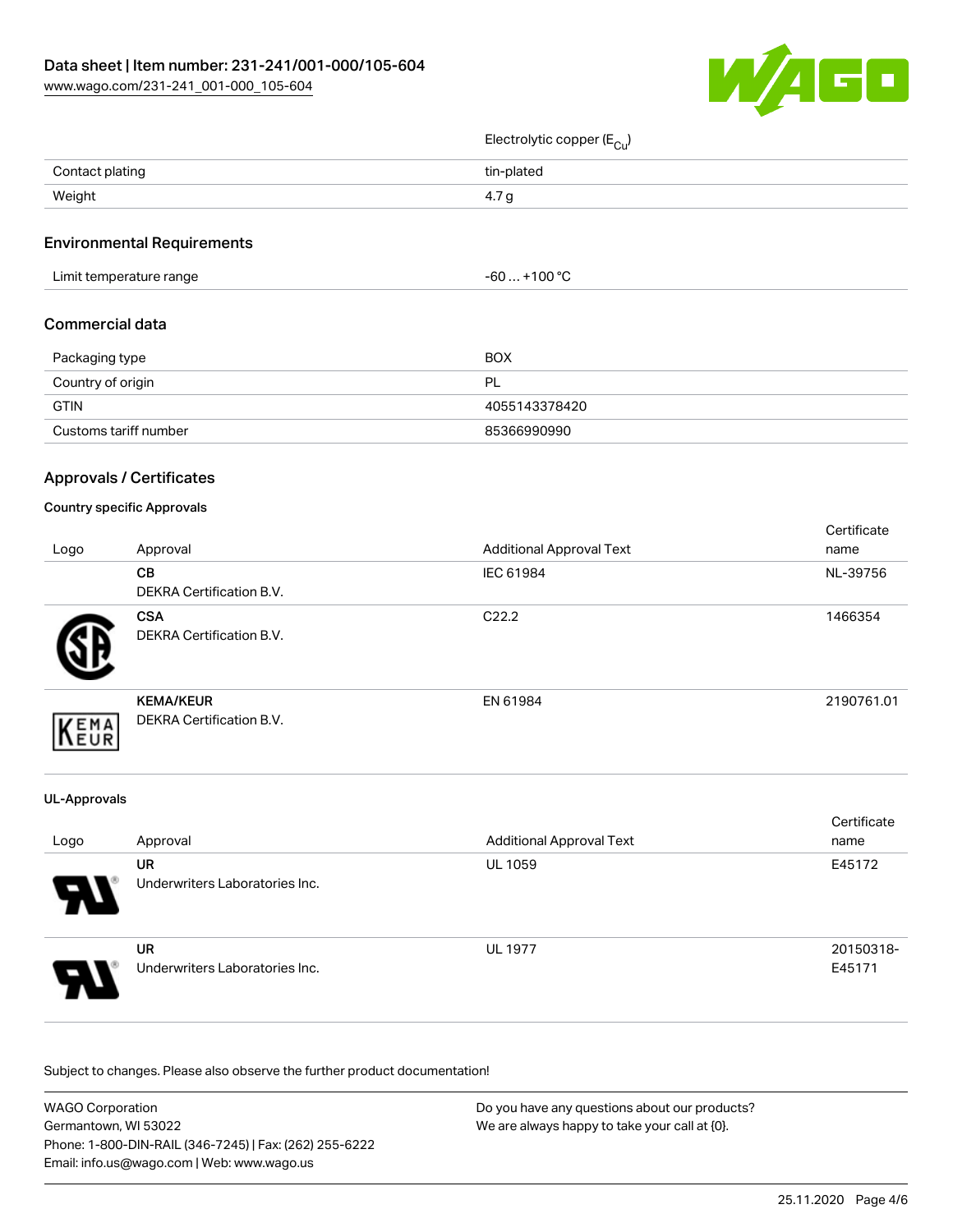

## Counterpart



# Item no.231-211/026-000

Female plug; 11-pole; 12 AWG max; pin spacing 7.5 mm; 1 conductor per pole; gray [www.wago.com/231-211/026-000](https://www.wago.com/231-211/026-000)

#### Compatible products

| Coding              |                                                                 |                      |  |
|---------------------|-----------------------------------------------------------------|----------------------|--|
|                     | Item no.: 231-130                                               |                      |  |
|                     | Coding key; snap-on type; light gray                            | www.wago.com/231-130 |  |
|                     | Item no.: 231-500                                               |                      |  |
|                     | Spacer; for formation of groups; light gray                     | www.wago.com/231-500 |  |
| Marking accessories |                                                                 |                      |  |
|                     | Item no.: 210-833                                               |                      |  |
| B                   | Marking strips; on reel; 6 mm wide; plain; Self-adhesive; white | www.wago.com/210-833 |  |
|                     | Item no.: 210-834                                               |                      |  |
|                     | Marking strips; on reel; 5 mm wide; plain; Self-adhesive; white | www.wago.com/210-834 |  |
|                     |                                                                 |                      |  |

# **Downloads**

# Documentation

| <b>Additional Information</b>        |             |               |          |  |
|--------------------------------------|-------------|---------------|----------|--|
| Technical explanations               | Apr 3, 2019 | pdf<br>3.6 MB | Download |  |
|                                      |             |               |          |  |
| <b>CAD files</b>                     |             |               |          |  |
| CAD data                             |             |               |          |  |
| 2D/3D Models 231-241/001-000/105-604 |             | URL           | Download |  |

#### Installation Notes

Coding

Subject to changes. Please also observe the further product documentation!

WAGO Corporation Germantown, WI 53022 Phone: 1-800-DIN-RAIL (346-7245) | Fax: (262) 255-6222 Email: info.us@wago.com | Web: www.wago.us

Do you have any questions about our products? We are always happy to take your call at {0}.